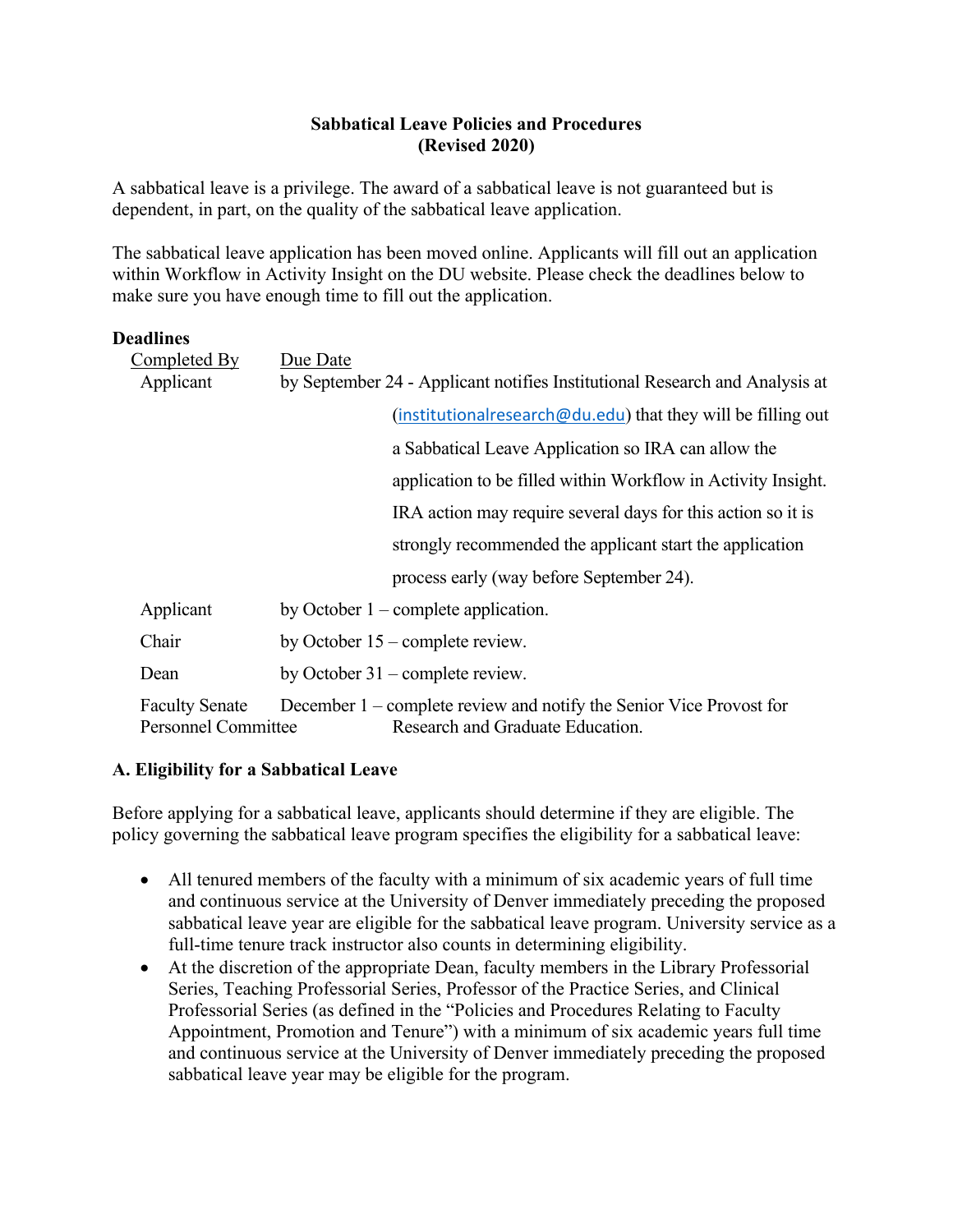- Non-full time appointments accrue time toward a sabbatical leave at the proportionate rate. For example, a half-time appointment would require twelve years of half-time service to accrue the equivalent of six years of full time service.
- In computing the six academic years of continuous service, time spent in official leave of absence granted by the University will not be counted, but time both before and after such leave will be counted. An official leave of absence means that the faculty member has been released, with or without pay, from all duties for a period of time in order to pursue special projects, for personal reasons, or according to the terms of the Family Medical Leave Act, with the exception of Parental Leave. Parental leaves are not counted as leaves of absence and will not delay sabbatical eligibility. A mini-sabbatical granted under special programs established by Deans is not considered an official leave of absence and, therefore, time spent on such a sabbatical will be counted as part of the six academic years of continuous service for sabbatical leave eligibility. Portions of an academic year during which a sabbatical leave is taken do not count toward the six years of continuous service. For example, for a sabbatical leave taken during the fall quarter of an academic year, the winter and spring quarters of that academic year do not count toward the six years of continuous service.
- The Dean may recommend that a sabbatical leave be granted before the accrual of six academic years of continuous service if a faculty member is presented with an unusual opportunity for research, travel, writing, studying, or teaching improvement; or the Dean may recommend temporary deferral of a sabbatical leave due to fiscal or other programmatic constraints. However, acceleration or deferral of a sabbatical leave is expected to be highly unusual, and justifications for such recommendations must be documented and require the approval of the Provost. Upon returning from sabbatical leave, a faculty member must accumulate a minimum of six academic years of fulltime additional University service, as described above, to become eligible again for a sabbatical.

Questions concerning eligibility should be directed to the Office of the Provost or the Faculty Senate Personnel Committee.

Two conditions deserve special mention:

- 1. Sabbatical leaves are not to be used to complete requirements for the terminal degree in a discipline, although sabbatical leaves may be appropriate for post-doctoral work.
- 2. While on sabbatical leave, a faculty member may not accept full- or part-time paid employment elsewhere, beyond the amount of normal full salary. Unusual expenses resulting from the leave may be remunerated. This restriction does not apply to occasional honoraria.

## **B. Sabbatical Duration and Remuneration Criteria**

Faculty members on nine-month appointments will be granted one academic year (three quarters) sabbatical leave at one-half the regular nine-month salary, two-quarters leave at seven-ninths of the regular nine-month salary, or one-quarter leave at full salary. Faculty members on ninemonth appointments in units on the semester system will be granted one-year (two semesters) sabbatical leave at one-half the regular nine-month salary, or one semester leave at full salary.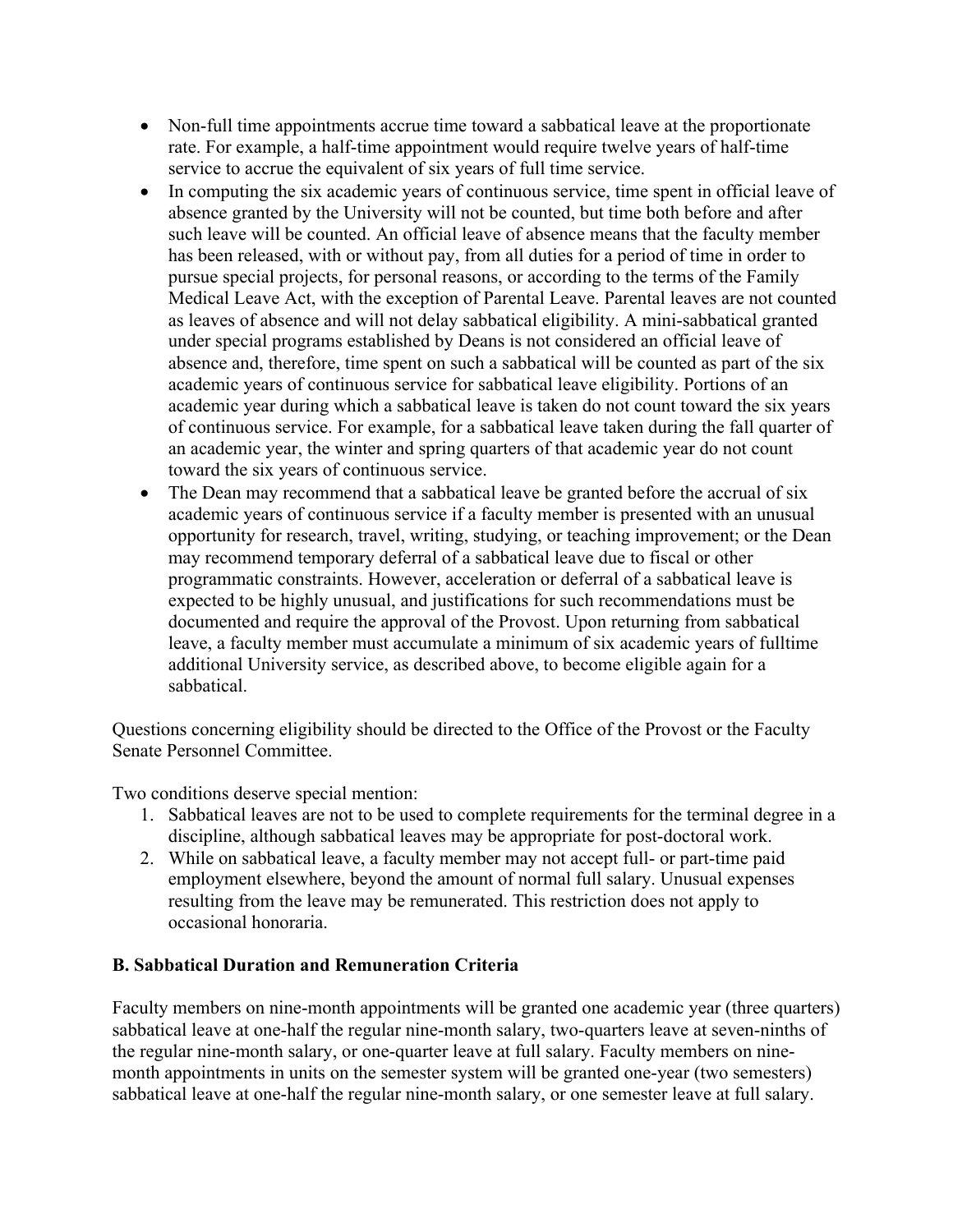Faculty members on a twelve-month appointment will be granted leave for a twelve-month period at one-half the regular twelve-month salary, three-quarters leaves at 7/10 of the regular twelve-month salary, two-quarters leave at 7/8 of the regular twelve-month salary, or one-quarter leave at full salary. Faculty members on twelve-month appointments in units on the semester system will be granted leave for a twelve-month period at 1/2 salary, two semesters leave at 7/10 salary, or one semester leave at full salary.

Each year, some applications of exceptionally meritorious quality may be recommended for enhanced remuneration. The final decision will be made by the Provost and the Board of Trustees.

## **C. Application Procedure**

An application for a sabbatical leave is to be completed in Workflow as part of Activity Insight. An application for sabbatical leave must be completed for review by the Department Chair (or the appropriate Dean or corresponding administrator when there is no Chair of the academic unit) and notice by email must be transmitted to the Chair (or the appropriate Dean) that the application is complete by October 1 of the year prior to the academic year in which the leave is to be taken.

The Department Chair (or the appropriate Dean when there is no Chair of the academic unit) will review the applications for the quality of the proposal, appropriateness of the plan, and, where appropriate, the extent to which the faculty member has explored opportunities for external funding. Chairs are to complete their reviews (with their recommendations) and transmit notice by email to the Dean that the reviews are complete by October 15.

Deans or appropriate administrators shall complete their reviews of the applications (with their recommendations) and transmit notice by email to the Faculty Senate Personnel Committee by October 31. The Faculty Senate Personnel Committee (or a subcommittee) will review the applications and make recommendations to the Provost by December 1.

The Provost's recommendations will be communicated to the Board of Trustees at its January meeting and applicants will be notified of their action no later than February 15.

## **D. Criteria for Selection**

The Faculty Senate Personnel Committee (or subcommittee) will use these criteria in reviewing applications:

- Eligibility (See Section A of this document.)
- Quality of the Application: The application should contain a description of the project, project objectives and the possibilities for outside support. It should indicate clearly what results can be expected from the work. If a book is planned, the proposed publishers should be identified.